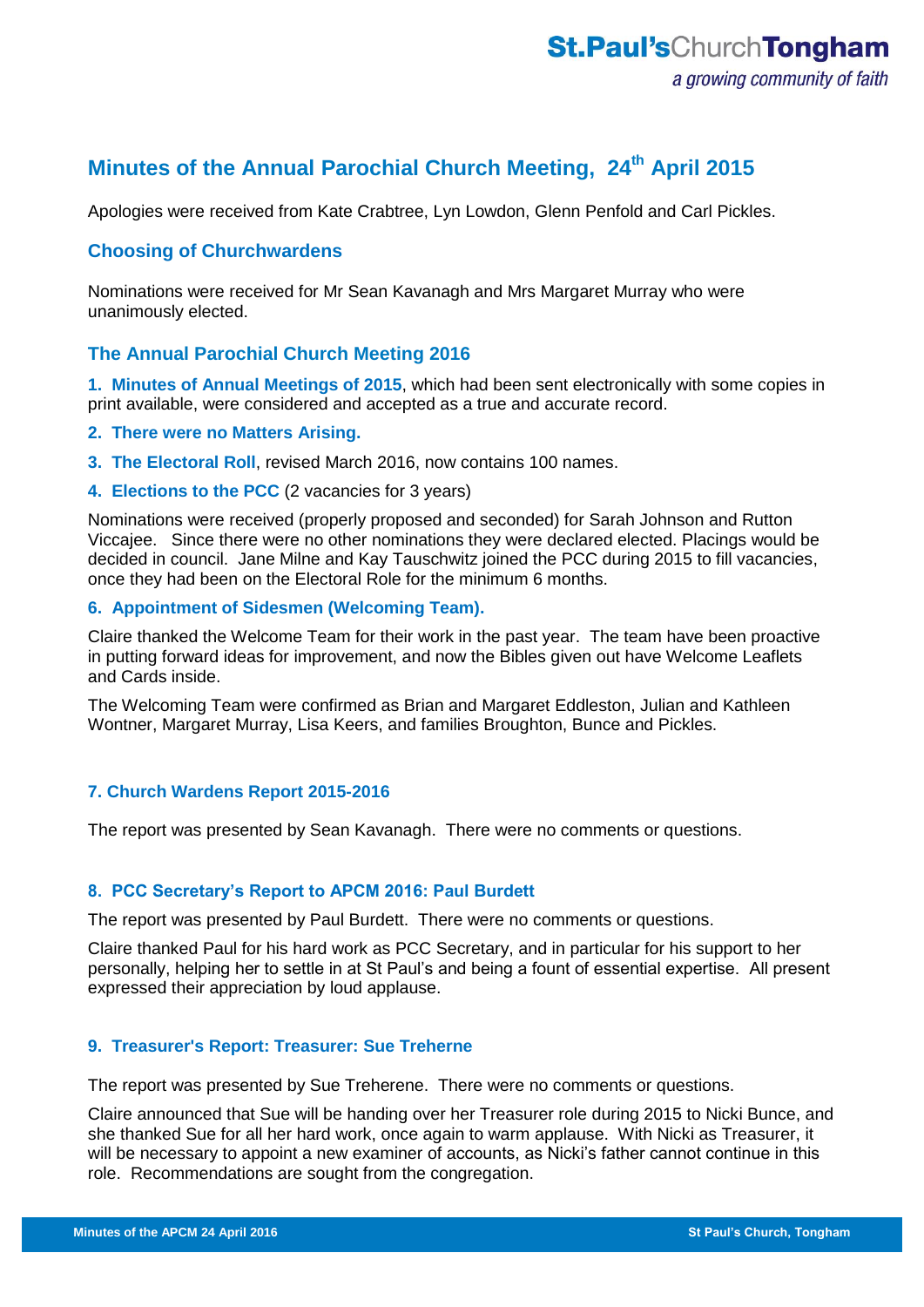## **10a. Deanery Synod Report and Hire of the Old School**

The report was presented by Sally Banks. Claire commented how useful and informative the Deanery Synod meetings were, with ideas and inspiration to take away each time.

### **11. Appointment of Examiner**

Roger Whiting can no longer act as our examiner, as his daughter Nicki Bunce will become our treasurer this year, which represents a potential conflict of interests. Recommendations for a new examiner were sought from the congregation, and an announcement will be made once a new examiner has been appointed.

# **12. Revd Claire Holt**

At our 10am service today, Claire talked about the many things we can celebrate here at St Paul's, but also that our growth has led to a need to change the way we are organised, and bring new leaders into the team, so that Claire is not overstretched, and is no longer a bottleneck for things to happen. A recording of Claire's sermon is available on our website, and the text is also available from Claire if you missed it, or would like to listen again.

Claire has suffered a long period of illness this year, so we have seen very clearly what happens if we don't get this right. Rutton and Elizabeth joining us have been real answers to prayer.

Shared leadership brings many benefits, not least the ability to bounce ideas among a team, and it will be essential if we are to move forward. We have started to see some real success in this area:

Nicki Bunce has taken on **Christmas Buzz** as a three year commitment. It takes a lot of planning, preparation and energy, but for the past two years, Claire hasn't needed to worry, just turn up to play her part on the day.

Helen Rogers has taken on a leadership role in **Pastoral Care**. This hasn't taken a lot of hours, but has meant that there has been thinking space, and a lot of good ideas have resulted and new people have become involved. Some training has been organised, a new buddy system set up, and new people connected in.

These two examples show how effective just a small injection of time can be. Please be thinking and praying about whether you could take on a leadership role in a particular area. We will need new leaders in two key areas:

**Spiritual Growth**, looking at prayer, Lent, and how we grow in our faith;

**Connecting with the Community**, how we welcome people in, how we reach out.

Please remember – being a leader doesn't mean doing everything! It's about taking responsibility and building a team, delegating work and seeing it through.

These are our most urgent roles to fill:

**Children's Team** leader, to oversee the work of the children's teams. We also need new people to get involved in leading the Buzz Plus group, which is now our biggest group.

**Jethro's Team** (after Moses' father-in-law, from today's reading Exodus 18, v17-23)), which would keep an eye out for people who are missing from church, and either let Claire know, or make contact themselves, to check that people are alright.

**Event Leaders** – we need a leader for the 150<sup>th</sup> Anniversary Barn Dance at harvest time, or this event will not take place. Each main event in the calendar needs to have a different leader, so that no one person becomes overstretched.

**Coffee Plus** leader, as Naomi is moving to Devon. We have a good team in place, but it needs a leader to manage it.